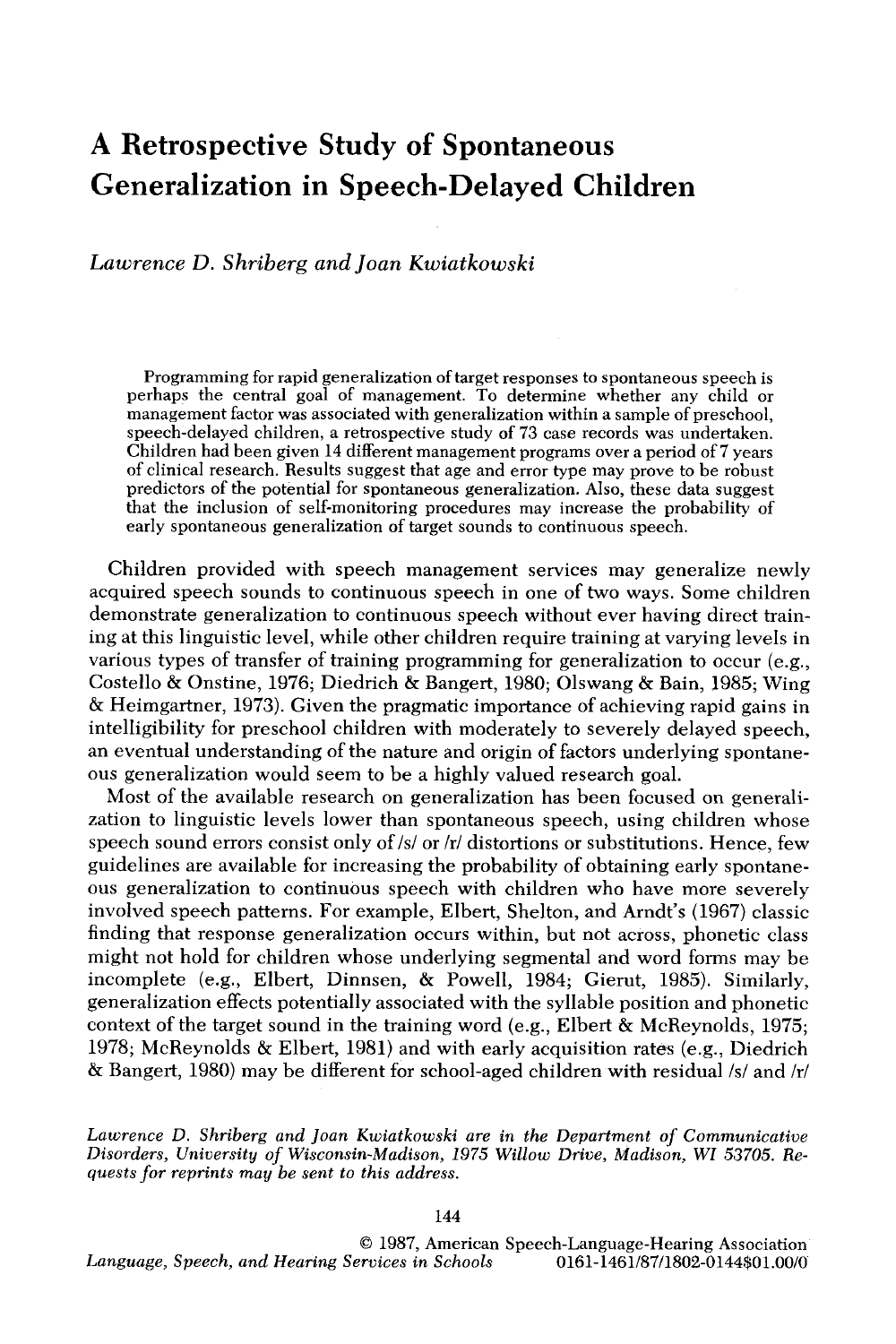distortions compared to preschool children with more involved speech delays. Recent studies of the phonologic systems of young, moderately to severely involved children (e.g., Dunn & Davis, 1983; Grunwell, 1981; Hodson & Paden, 1981; Leonard, 1985; Shriberg, Kwiatkowski, Best, Hengst, & Terselic-Weber, 1986; Weiner & Wacker, 1982) demonstrate considerable heterogeneity in the distribution and topography of errors. These individual differences in error patterns suggest that predictive associations between specific phonologic factors and spontaneous generalization would necessarily be complex.

In the absence of literature on child, clinician, or programming variables that increase the probability of early spontaneous generalization for young speechdelayed children, clinicians who work with such children are likely to follow generally established programming principles. A sampling of such guidelines is provided in the following list adapted from research and suggestions by Dunn (1983), Engel and Groth (1976), Rockman and Elbert (1984), and Wing and Heimgartner (1973): (a) provide extensive practice on target behaviors, (b) train speech targets in all positions simultaneously, (c) schedule systematic movement from imitative to the spontaneous level within production practices, (d) use a variety of different words and teaching materials, (e) train simultaneously on more than one sound per sound class, (f) balance a short training list with a probe list to expose the child to more exemplars of the target behavior,  $(g)$  include selfmonitoring and self-evaluation skills in the management program, (h) progress from continuous to intermittent reinforcement schedules, (i) train in different settings with different persons, and (j) involve parents in home practice. Controlled studies of the effectiveness of each of these suggestions, taken individually and in permuted combinations with children having different error patterns, would require an extensive research effort.

A useful preliminary to such a research effort is to review retrospective data on management outcomes, to identify which child or management variables might be associated with early generalization of speech targets to continuous speech. An available clinical database allowed the opportunity to pursue this approach. For findings of the type to be described in this report, nonsignificant associations between any independent variable and spontaneous generalization might be due to complex interactions that are uncontrolled in retrospective data. However, any independent variable that does turn out to be statistically associated with generalization, after appropriate additional analyses to remove potentially confounding variables, could suggest productive directions for controlled prospective studies.

# **Method**

#### Subjects

Clinical records were reviewed for 73 children who had been referred to a University-affiliated Phonology Clinic from 1977-1984 for management of their speech delays of unknown origin. As shown in Table 1, this retrospective database included 18 girls and 55 boys who ranged in age from 2:9 to 9:6 with an average age at referral of 5:3. Average severity of involvement, as indicated by Percentage of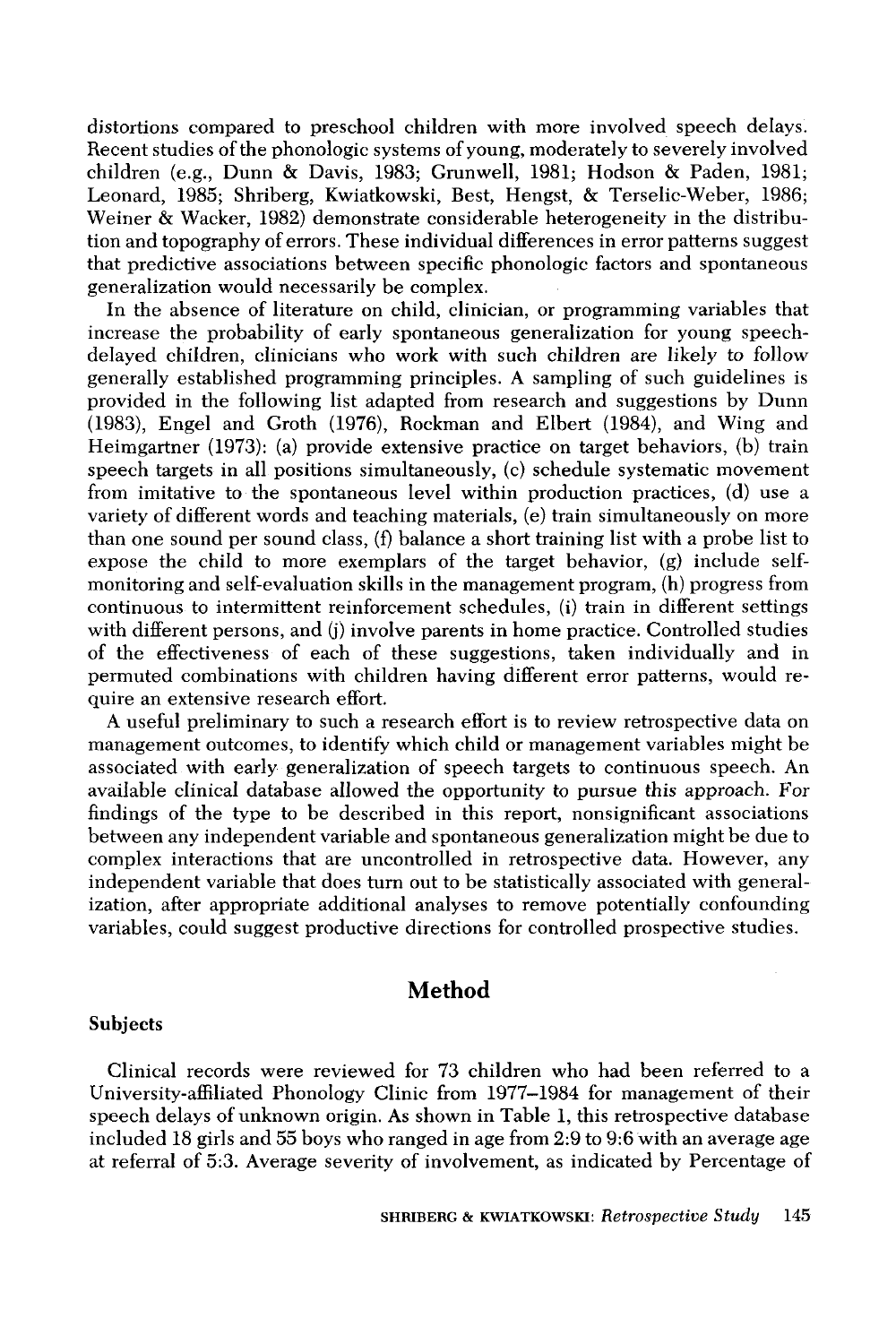| Variable       | n  | М   | SD   | Range     |
|----------------|----|-----|------|-----------|
| Age (yrs/mos.) |    |     |      |           |
| Girls          | 18 | 5;1 | 1;4  | $3:0-7:1$ |
| <b>Boys</b>    | 55 | 5,4 | 1:5  | $2,9-9,6$ |
| All            | 73 | 5:3 | 1:4  | $2:9-9:6$ |
| Severity (PCC) |    |     |      |           |
| Girls          | 12 | 71% | 10.0 | 55%-86%   |
| <b>Boys</b>    | 34 | 69% | 9.3  | 53%-86%   |
| All            | 46 | 70% | 9.5  | 53%-86%   |

TABLE 1. Description of subjects, including severity of involvement values for 46 subjects on whom a percentage of consonants correct *(PCC)* in continuous speech (Shriberg & Kwiatkowski, 1982c) was available.

Consonants Correct (PCC) scores from a continuous speech sample (Shriberg & Kwiatkowski, 1982c) was 70%, with most children falling within 12 percentage points of the sample average. These values convert to an adjective description of mild-moderate to moderate-severe involvement and, hence, children in this study were similar to approximately 85% of preschool children seen for speech delays of unknown origin (Shriberg et al., 1986).

# **Coding Procedures**

Selected information from the clinical management reports of the 73 children was coded by a research assistant, a master's level student in her last semester of training in speech pathology. The research assistant was unacquainted with both the database and the goals of the retrospective study. Coding of the clinical information was accomplished by means of a 42-item system developed for this purpose by the authors. Items were of two types, those that described individual children and those concerned with management objectives, programs, and outcomes. Coding procedures required either simply copying values recorded in the clinical folders or making categorical decisions from the available clinical reports. Because the content in the clinical records varied in degree of detail, only nonambiguous data were coded. As a result, missing data were frequent across the 42-item system. To assess factors potentially associated with early generalization, only data from the children's first semester of management were used. The average number of mangement sessions per child was 14, with a range of 8-19 sessions. These data reflect the large number of children, 59 (81%), who were seen for short, summer terms. All coding was completed within a 3-month period.

Records from 15 randomly selected children (17% of the data set) were recoded 6 weeks after the original coding to assess the intrajudge reliability for coding of the categorical decision items. The obtained item-level percentage of agreement was 98.4%.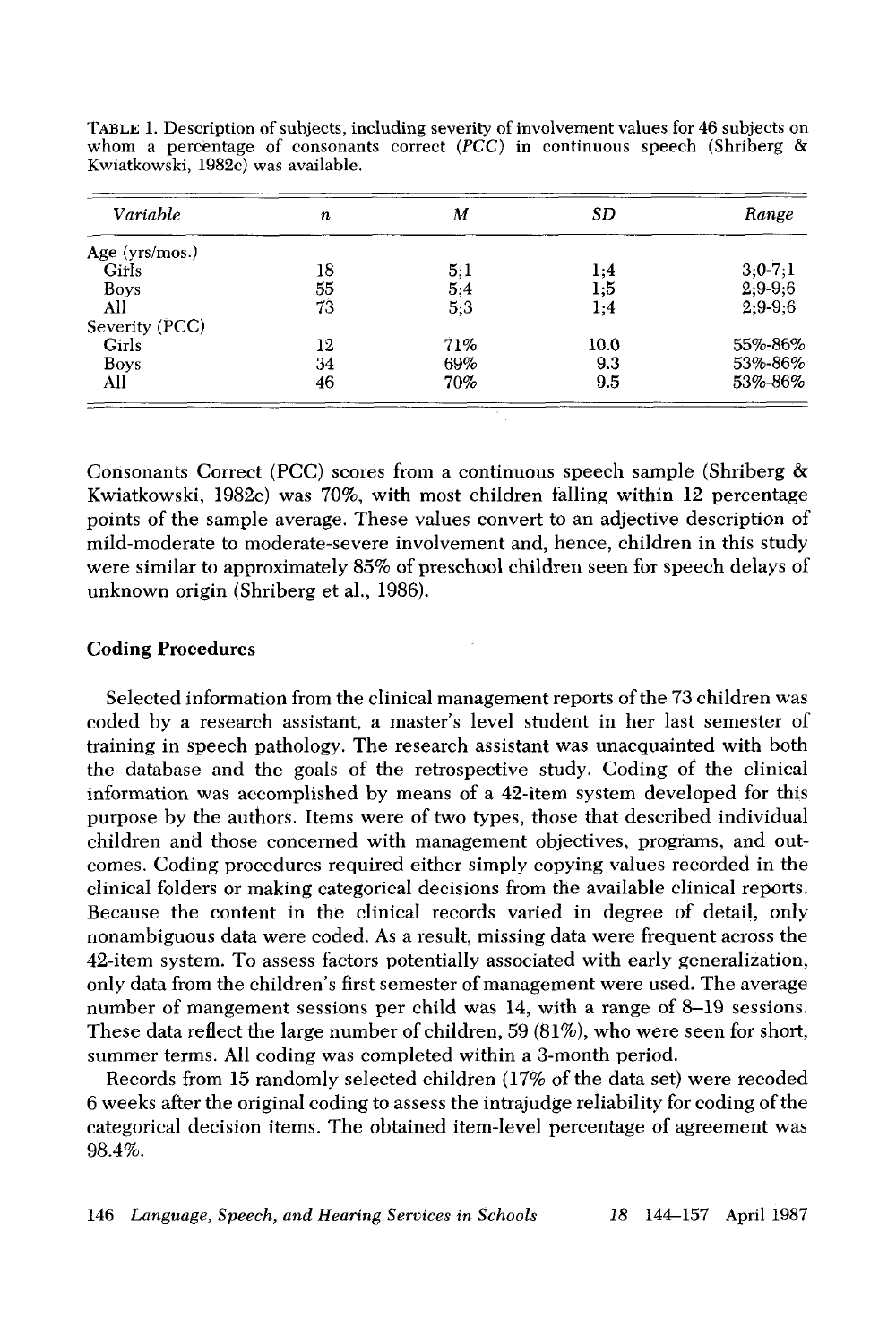| Phase | <b>Steps</b> | Target sound(s)                         |
|-------|--------------|-----------------------------------------|
|       |              | Produce in isolation, imitation         |
|       |              | Produce in syllable; imitation          |
| 9.    |              | Produce in word; imitation              |
|       |              | Produce in word; spontaneous            |
|       |              | Produce in carrier phrase; imitation    |
|       |              | Produce in carrier phrase; spontaneous  |
|       |              | Produce in variable phrase; imitation   |
|       |              | Produce in variable phrase; spontaneous |
|       |              | Produce in continuous speech            |

TABLE 2. Phases and steps in the management programs.

# **Management Information**

The 73 children had received management services from 40 masters-level student clinicians. Because the management services were provided in the context of an on-going research program (e.g., Shriberg & Kwiatkowski, 1982b), all clinicians were very closely supervised. Clinicians used experimental versions of 14 different management approaches or program types. Although these program types were experimental they were consistent with the types of programming that clinicians have used and continue to use with speech-delayed children. One, two, and three program types were used respectively with 35, 32, and 6 children. The actual number of speech sounds targeted in any one program type ranged from 4 to 92  $[M = 28, SD = 28]$ . All but one program type emphasized production (i.e., output) practice; three emphasized both listening/discrimination (i.e., input) and output practice; and one program emphasized only input. There were no programs that emphasized throughput (i.e., procedures that consequated both a child's production and self-evaluation of that production (Shriberg  $\&$  Kwiatkowski, 1982b). Training targets varied across programs and included specific phonemes, processes, and features with certain of the program types representing attempts to operationalize for management, linguistic targets that were proposed in the theoretical and applied literature in child phonology during the period in which each experimental program was used. Some programs used a stimulus-response framework for training while others were communication-centered. Within each of the program frameworks, specific arrangements for antecedent events (cues) and subsequent events (knowledge of results, reinforcers) were individualized for each child. Continuous reinforcement schedules were used with all children. Parent involvement in home practices was always included, beginning with word-spontaneous production practice (see Table 2).

# **Dependent Variables**

The two dependent variables were target sounds that generalized to spontaneous speech and children who were defined as *generalizers.*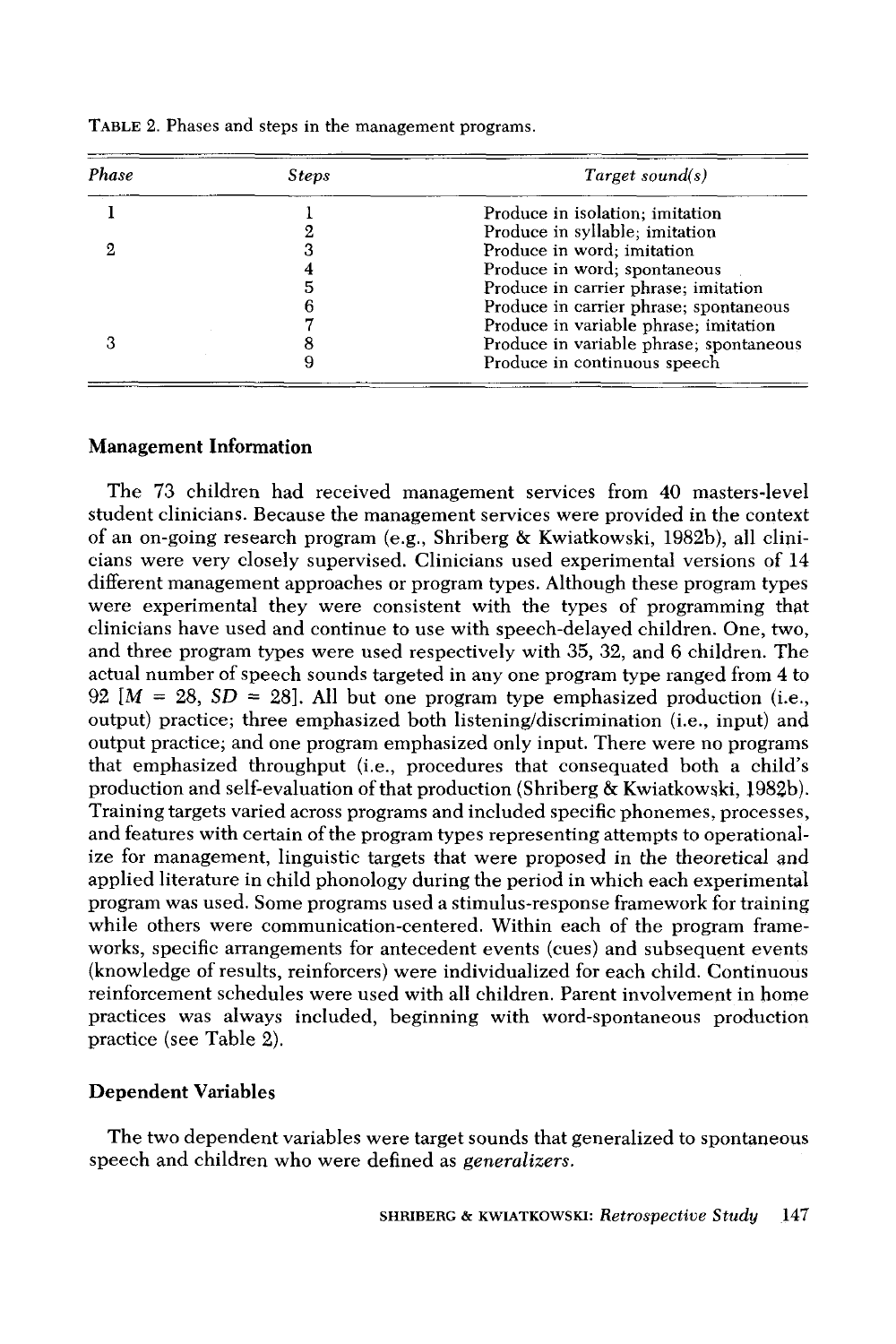Target sounds included only error sounds that were directly trained. Each sound by position, cluster, and singleton counted as a separate speech target. The total number of speech targets across the 73 children was 440. This represented 60 different target sounds including different nasals, stops, fricatives, affricates, liquids, and two-element fricative and liquid clusters.

Performance on the 440 target sounds was tracked through the 9 program steps shown in Table 2. Not all program types included all program steps: Some programs consisted of practice only at the word level, while other programs included simultaneous practice at several program steps during the same session. For steps that were included in the program type used with each target, children spent 2-5 sessions at each step, averaging approximately 4 sessions per step.

To identify entry levels for training of each speech target, evocation level activities (2 steps) were termed *Phase 1,* Stabilization level activities (5 steps) were termed *Phase 2,* and Generalization level activities (2 steps) were termed *Phase 3.*  Of the total of 440 target sounds that were trained for the 73 children, Phase 1 was the entry level for 374 target sounds and Phase 2 for another 66 sounds. There were no target sounds on which training began at Phase 3 or that ever were trained at Phase 3. However, speech performance at Step 9 of Phase 3 was routinely probed each week. These probes consisted of a 10-min, audio-taped, continuous speech sample obtained by the child's clinician in the clinic setting, using different stimulus materials from those used in training. Performance on target sounds in the taped sample had been scored by the child's clinician using a two-way, correctincorrect scoring system. Scores were always validated by the supervisor of the child's management program (J. K.), who has extensive experience with both broad and narrow phonetic transcription (cf., Shriberg & Kwiatkowski, 1985; Shriberg, Kwiatkowski, & Hoffmann, 1984). Generalization of speech targets to continuous speech was also confirmed by records of parental report of similar generalization to the home.

Target sounds that were found on probes to be 80% correct or better in Step 9 of Phase 3 were considered to have generalized. If a child met this criterion on at least one target sound the child was coded as a generalizer. In the relatively brief, one semester periods of management described in this study, only 44 (10%) of the 440 target sounds spontaneously generalized, whereas 396 (90%) did not. Moreover, only 14 (19%) of the 73 children met the generalizer criterion, whereas 59 (81%) did not. Children classified as *generalizers* generalized on from 1 to 9 target sounds [M  $= 3$ ; *SD*  $= 2.4$ ] taught in the course of the one semester of management while also failing to generalize on from 1 to 8 target sounds  $[M = 3; SD = 2.3]$ . Only one child generalized all target sounds to spontaneous speech.

### **Independent Variables**

A total of 11 independent variables was assembled from the coded data, including 5 child variables and 6 management variables. These variables were selected for study because of their potential relationship to generalization outcomes and because data were available for a sufficient number of the children.

Child variables were age, sex, severity of involvement (as indexed by percentage of consonants correct on referral), prior therapy status (had or had not received prior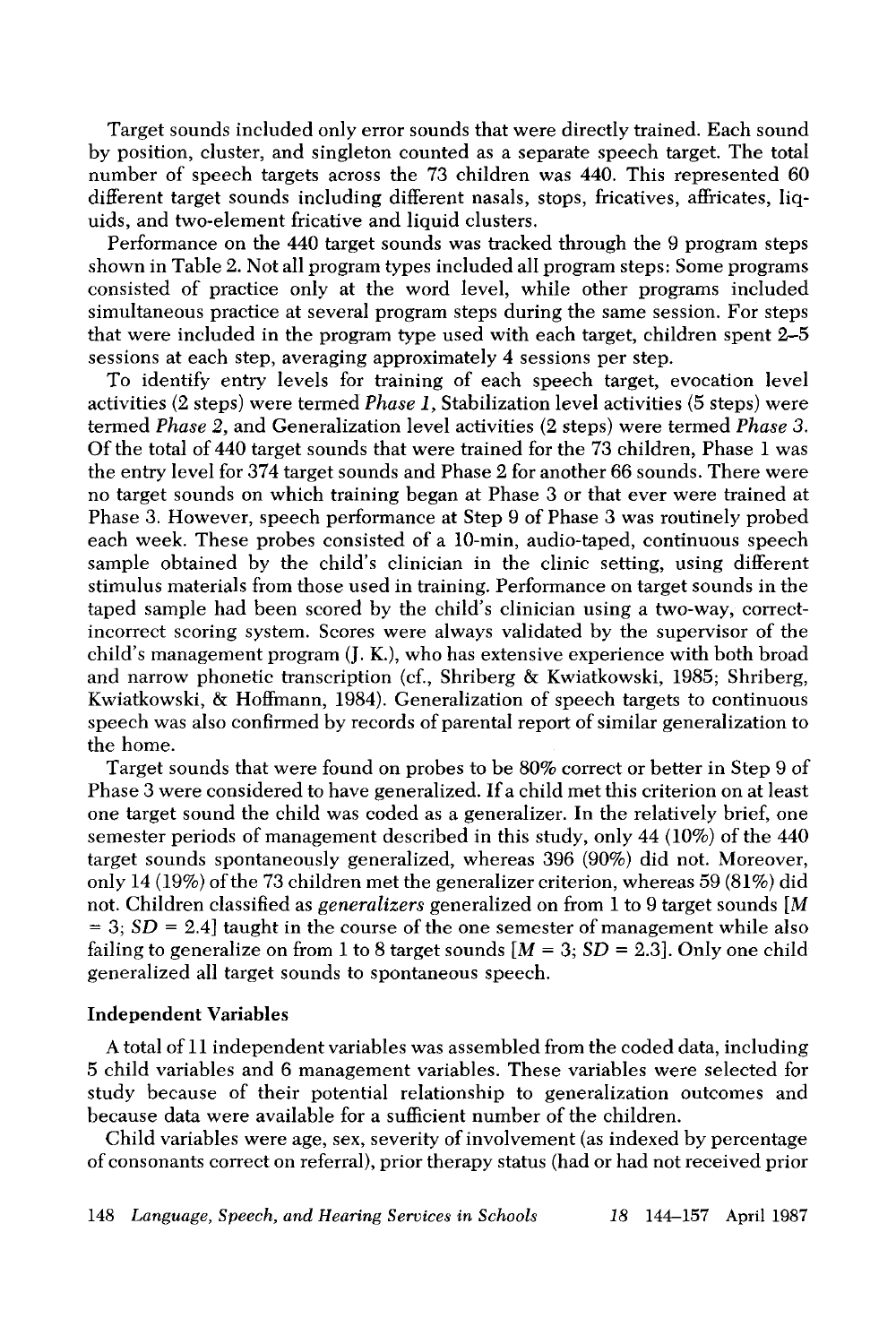therapy elsewhere), and possible etiology. Coding for the latter variable, which involved a provisional system described in Shriberg and Kwiatkowski (1982a), had been assigned by the authors, using available sources of intake and assessment data, including case history information, parent reports, school and physician records, audiologic-screening results, speech-language assessment results, and clinician and supervisor observations during assessment and management. Children who could not be assigned to one of the six provisional causal-background subgroups (hearing, speech production, language comprehension, language production, psychosocial inputs, psychosocial behaviors) were coded as *indeterminate.* 

Management variables included type and word position of the target sound (Sound/Position), number of sessions spent on each target, type of management program, program entry level (see Table 2, first column), error type at the beginning of management (whether deletion, substitution or distortion) and teaching strategy or strategies used in the program. Of the 60 different target sounds, only those for which data were available for at least 15 children were included in the Sound/Position analysis in order to assure adequate data for meaningful comparison across target sounds. This restriction, for this analysis only, yielded data for the following eight target sounds (the number of children for whom the sound was targeted follows in parenthesis): s-initial (45), f-initial (31), s-final (25), tf-initial (18), f-initial (18), k-initial (17), f-final (16), and st-initial (16). Although 52 of the original 60 different speech targets were excluded from this analysis, only 6 children were excluded, one of whom was a generalizer.

Teaching strategies that were studied included Auditory Bombardment, Auditory Discrimination, Self-Evaluation, and Minimal Contrasts. Three of these strategies relate to the child's response; one describes a characteristic of the words selected as training stimuli. For Auditory Bombardment, the child listened as the clinician read a list of words containing the target sound (c.f., Hodson & Paden, 1983); for Auditory Discrimination, the child selected the pictured word that was said by the clinician, and; for Self-Evaluation, the child judged the accuracy of his/her response prior to explicit feedback from the clinician. For Minimal Contrasts, words that were maximally similar except for the target sound (e.g., *soap* vs. *hope)* were selected to contrast the target with the replacement sound. Three of the strategies, Auditory Bombardment, Auditory Discrimination, and Minimal Contrasts were a routine part of some program types and optionally included in all others. The fourth strategy, Self-Evaluation, was an optional element in all program types. Other teaching strategies used in virtually all the programs, such as providing the child with knowledge of results on the correctness of responses, were not studied.

#### Analyses

Regression analyses or other multivariate approaches were not appropriate for these data because of the limited sample size and the number of cells with missing data. One-way analyses of variance were calculated for the three independent variables of age, severity of involvement, and number of management sessions. Chi square  $(x^2)$  tests of association were calculated for all other child and management variables that had adequate cell sizes. The dependent variable for each analysis was generalization status for either target sound or child, whichever was appropriate.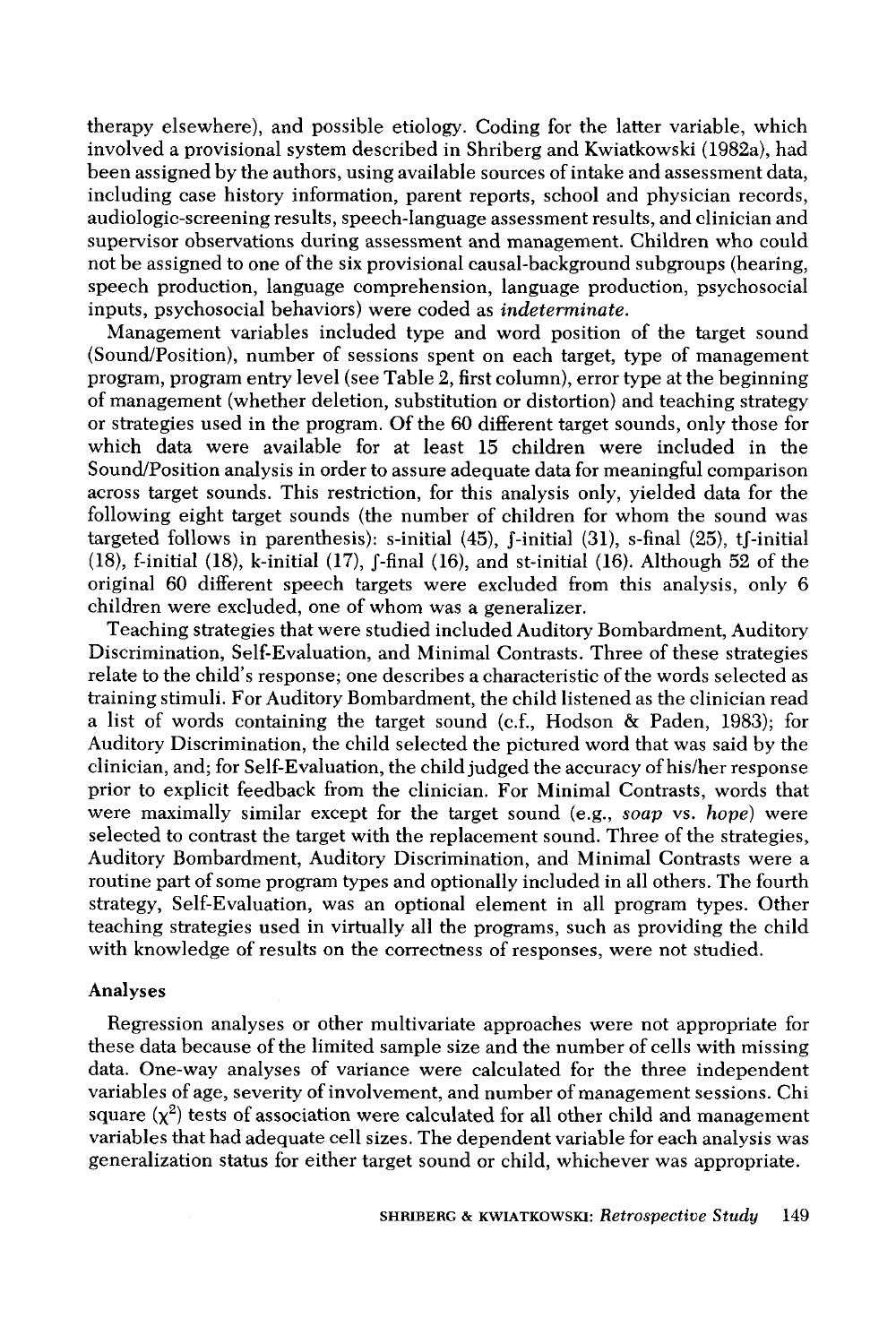# **Results and Discussion**

Results of the 11 statistical analyses are listed in Table 3. Among the first 5 child variables, the analyses for sex, provisional etiological category, severity of involvement, and prior therapy were not significantly associated with generalization outcome. The analyses for age reached statistical significance  $[F(1, 72) = 4.56; p <$ .05] with the generalizers being an average of 11 months older than the nongeneralizing children. The mean age of the generalizers was 72 months, with a standard deviation of 20 months; nongeneralizing children averaged 61 months, with a standard deviation of 16 months. Implications of this finding are deferred to a later section.

Among the six management variables, those not significantly associated with generalization were the type and position of training target, the number of management sessions, the program type, and the program entry level. Two variables that were significantly associated with generalization were error type and teaching strategy. Figures 1 and 2 present a closer look at the findings for these two management variables.

Figure 1 is a display of the *association* between three error types--deletion, substitution, and distortion—and the percentage of target sounds characterized by these error types that generalized to continuous speech. Data on error type were available for 411 of the 440 target sounds. The statistically significant results of an analysis of these data  $[\chi^2(2) = 20.01; p < .05]$  indicated that a higher percentage of substitution errors eventually generalized, in comparison to generalization rates for deletion and distortion errors. These results are consistent with Elbert and McReynolds' (1978) generalization findings, in which children with consistent omission errors on sibilant clusters before training did not generalize as well to nontrained clusters as children with substitution errors before training.

Figure 2 contains generalization data for each of the four teaching strategies. Beginning with the upper left panel, inclusion of Auditory Bombardment in management programs was negatively associated with generalization  $\chi^2(1)$  = 17.21;  $p < .05$ ]. When Auditory Bombardment activities were not included in management programs, 251 (85%) of the 294 targets did not spontaneously generalize to continuous speech, but 43 (15%) did. In contrast, when Auditory Bombardment was included in the management program, none of the 105 target sounds generalized. Additional analyses of the individual data for possible explanations for this finding were unrevealing. No child or management characteristics could be found that may have moderated this finding, such as the possibility that a higher proportion of severely involved children had been assigned to programs that included auditory bombardment activities. This strategy has been well described by Hodson and Paden (1983) and is widely used to increase children's awareness of sounds, possibly accompanied by subvocal rehearsal. We suspect that the statistically significant findings for this variable speak more to the complex interaction of child and management variables associated with generalization outcomes, than to the potential power of any one program strategy to inhibit generalization.

In Figure 2, upper right panel, for the 93 speech targets that did not include training stimuli containing Minimal Contrasts, 91 (98%) did not generalize and 2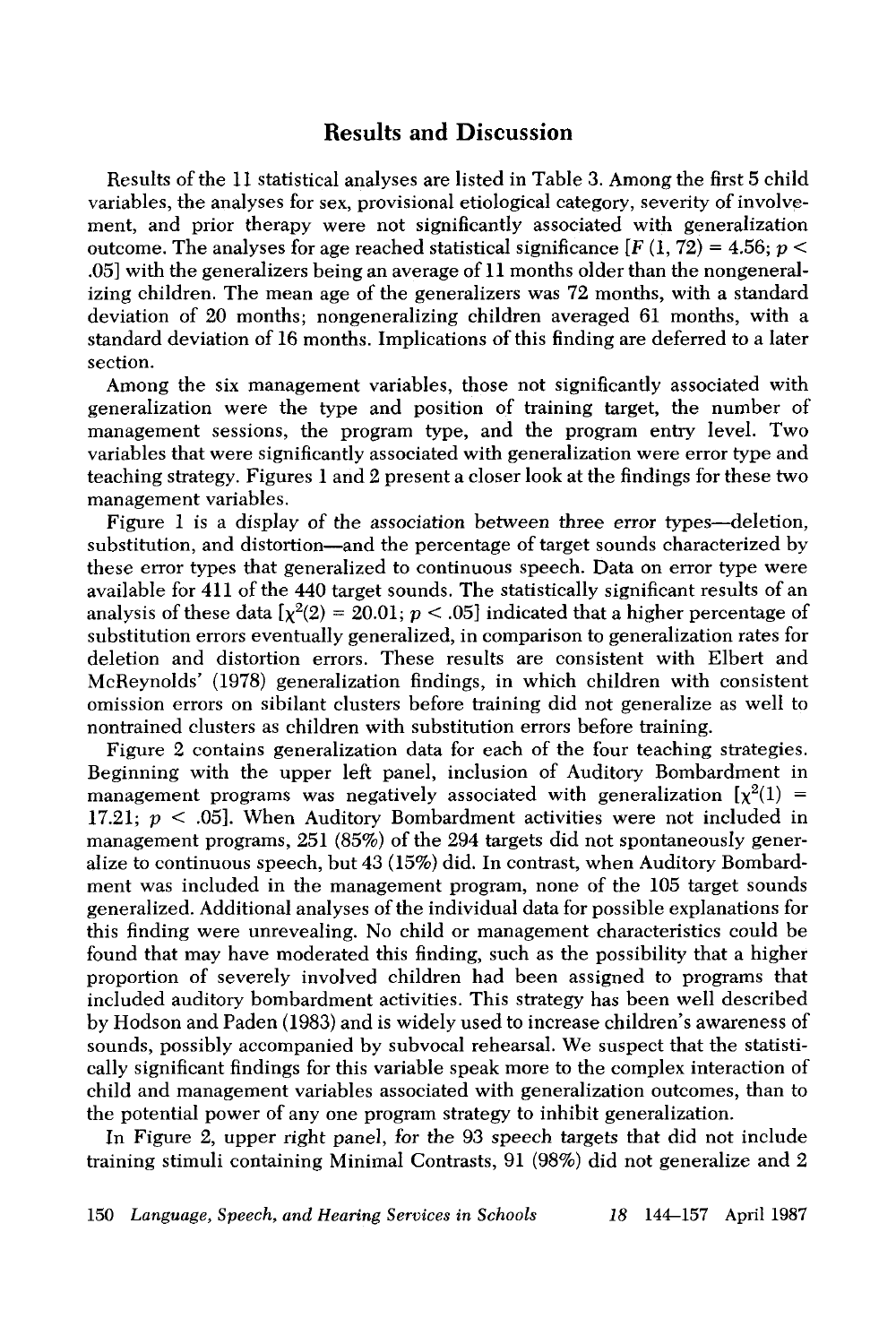| $20.01^{a}$<br>2.37<br>$\widetilde{\mathrm{SO}}$<br>$4.56^{a}$<br>$\frac{8}{10}$<br>$\frac{8}{100}$<br>Substitution errors more frequently generalized<br>Generalizers older by average of 11 mos.<br>Not associated<br>Not associated<br>Not associated<br>Not associated<br>Not associated<br>Not associated<br>Not associated<br>Not associated<br>7. Number of sessions on target<br>L. Severity of involvement<br>Program entry level<br>3. Possible etiology<br>6. Sound/Position<br>Program type<br>Prior therapy<br>10. Error type<br>l. Age<br>2. Sex |                                      |                             |
|----------------------------------------------------------------------------------------------------------------------------------------------------------------------------------------------------------------------------------------------------------------------------------------------------------------------------------------------------------------------------------------------------------------------------------------------------------------------------------------------------------------------------------------------------------------|--------------------------------------|-----------------------------|
|                                                                                                                                                                                                                                                                                                                                                                                                                                                                                                                                                                |                                      |                             |
|                                                                                                                                                                                                                                                                                                                                                                                                                                                                                                                                                                |                                      |                             |
|                                                                                                                                                                                                                                                                                                                                                                                                                                                                                                                                                                |                                      |                             |
|                                                                                                                                                                                                                                                                                                                                                                                                                                                                                                                                                                |                                      |                             |
|                                                                                                                                                                                                                                                                                                                                                                                                                                                                                                                                                                |                                      |                             |
|                                                                                                                                                                                                                                                                                                                                                                                                                                                                                                                                                                |                                      |                             |
|                                                                                                                                                                                                                                                                                                                                                                                                                                                                                                                                                                |                                      |                             |
|                                                                                                                                                                                                                                                                                                                                                                                                                                                                                                                                                                |                                      |                             |
|                                                                                                                                                                                                                                                                                                                                                                                                                                                                                                                                                                |                                      |                             |
|                                                                                                                                                                                                                                                                                                                                                                                                                                                                                                                                                                |                                      |                             |
|                                                                                                                                                                                                                                                                                                                                                                                                                                                                                                                                                                | Associated; see text<br>11. Strategy | $3.97 - 31.12$ <sup>a</sup> |

| l                                                |
|--------------------------------------------------|
| $-2$<br>5                                        |
| $\overline{\phantom{a}}$<br>$\ddot{\phantom{a}}$ |
| $\ddot{\dot{\xi}}$                               |
| i                                                |
| i<br>Į                                           |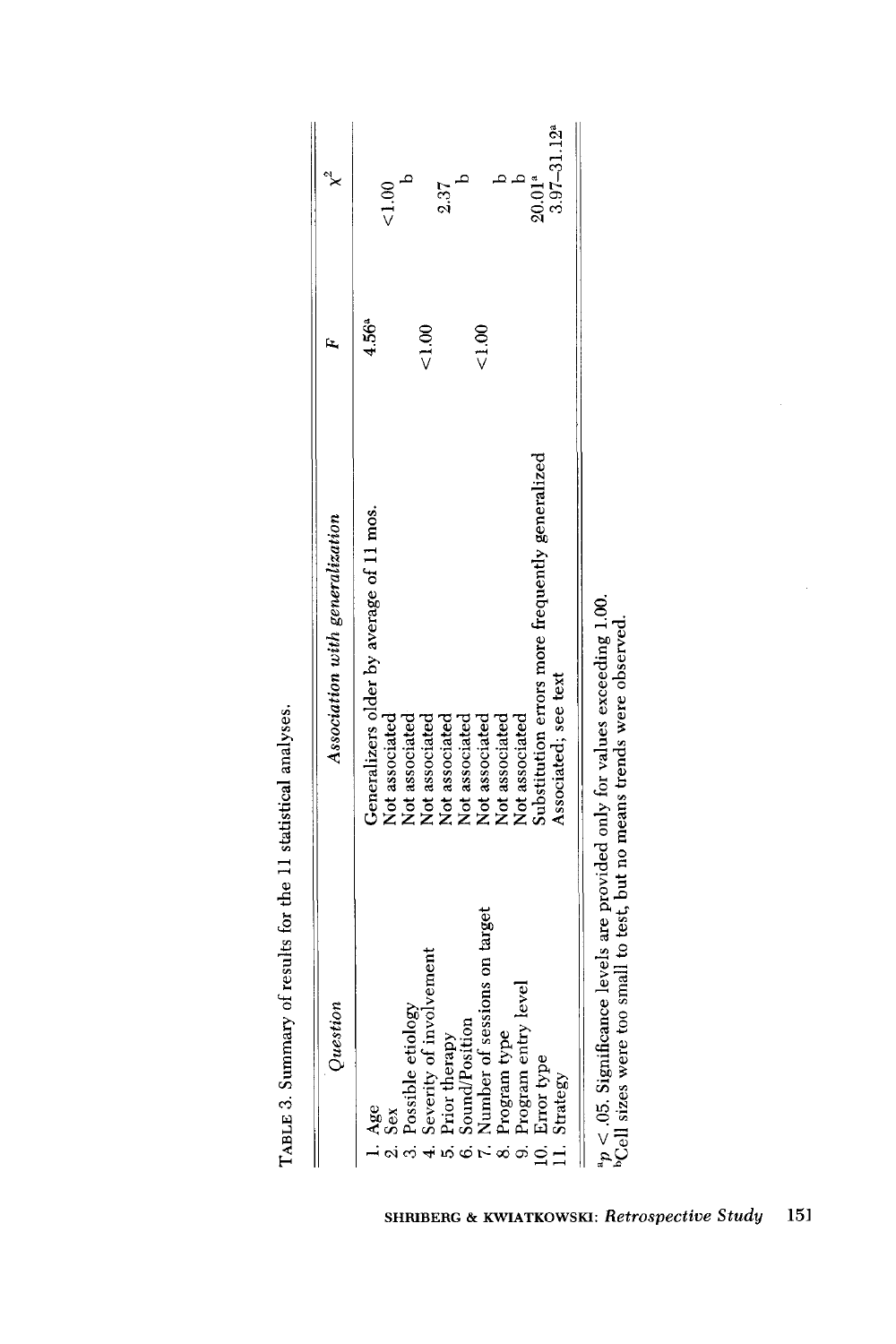

FIGURE 1. Generalization of target sounds by pretraining error type.

(2%) did. When Minimal Contrasts were included, 97 (89%) of the 109 targets did not generalize and 12 (11%) did (Figure 2). These differences in generalization outcomes were statistically significant  $\chi^2(1) = 6.11$ ;  $p < .05$ ]. Many variants of minimal contrast strategies have been proposed during the period since these retrospective data were collected. Although the magnitude of the clinical gains associated with this strategy was not large in the present findings, development and use of minimally contrasted stimuli in pragmatically oriented communication management approaches has been of continuing interest (e.g., Blache, 1982; Ferrier & Davis, 1973; Weiner, 1982).

In Figure 2, lower left panel, for the 42 speech targets for which Auditory Discrimination was not included as a strategy, no target sound generalized to spontaneous speech, whereas when it was included, 82 (91%) did not generalize and 8 (9%) did generalize  $[\chi^2(1) = 3.97; p < .05]$ . Discussions of auditory discrimination activities in intervention have appeared in numerous forms in the clinical literature (e.g., Locke, 1983; Monnin, 1984; Winitz, 1984). As with the findings for Auditory Bombardment and Minimal Contrasts, it is difficult to interpret the significance of these marginally significant differences in generalization outcomes, given the many child and management variables that were interactive in these data.

The lower right panel in Figure 2 displays the generalization outcomes for the 229 speech targets for which Self-Evaluation was not included and the relatively equal and large number of target sounds (200) for which it was included. When Self-Evaluation was not included in the management program, 223 (97%) target

152 *Language, Speech, and Hearing Services in Schools 18* 144-157 April 1987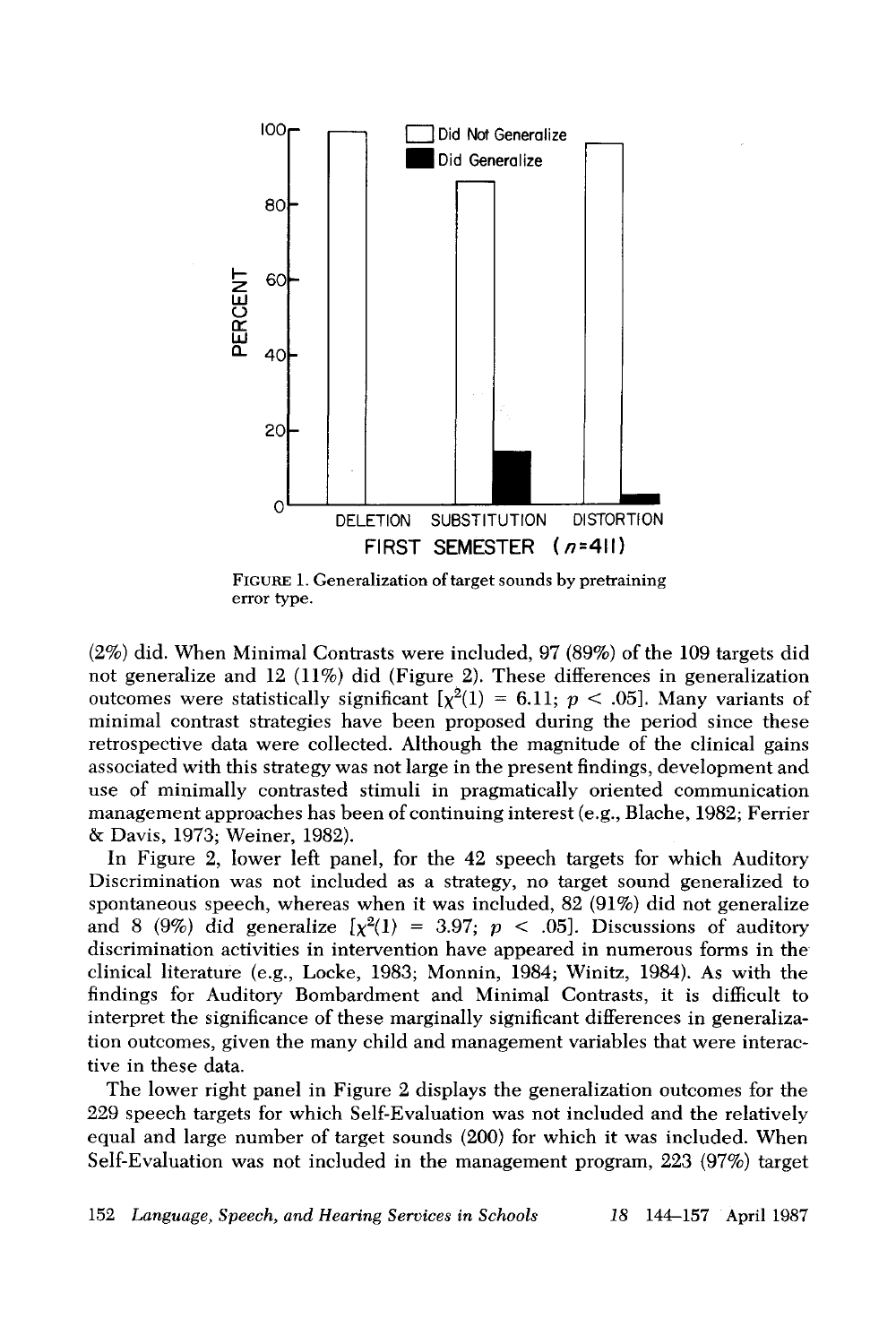

FIGURE **2. Generalization of target sounds by management strategy.** 

**sounds did not generalize and 6 (3%) did generalize. When Self-Evaluation was included, 162 (81%) target sounds did not generalize and 38 (19%) did generalize to**  continuous speech. Both the statistical findings  $[\chi^2(1) = 31.12; p < .05]$  and the **clinical effect size appear to meet the requirement suggested at the outset of this paper of a potentially powerful variable that warrants controlled study. Several additional analyses and literature considerations support this conclusion.** 

**First, the large number of sounds involved in the Self-Evaluation contrast and the controls imposed by the coding procedure suggest that the finding is functionally related to child and management variables. That is, it seems clear from the differences associated with the Self-Evaluation variable, that this finding cannot be discounted as an example of the kind of unexplained spontaneous generalization that occurs in some speech-delayed children (e.g., Olswang & Bain, 1985).** 

**Second, although statistically significant effects were found for each of the other three teaching strategies, subsequent analyses indicated that these findings may**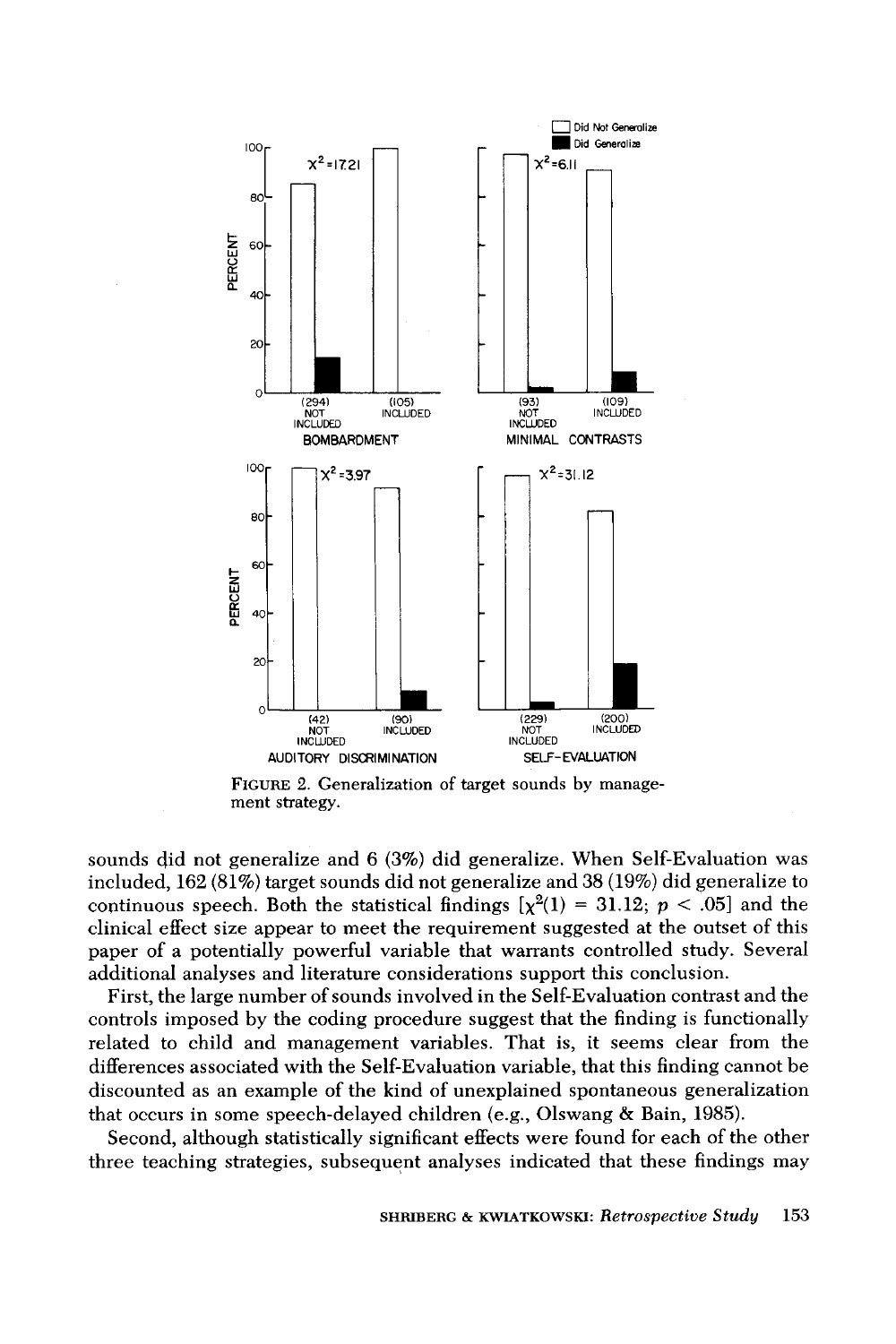have been due to their association with the self-evaluation strategy used in the same program. Generalization outcomes were calculated when each of the four strategies was the only strategy used in the management program (i.e., none of the other three strategies was included during the semester). Auditory Discrimination was never the only strategy, so a generalization percentage could not be calculated. For Minimal Contrasts, which was the only strategy used with 12 speech targets and Auditory Bombardment, which was the only strategy used with 50 targets, generalization was 0% and 2%, respectively. In contrast, for the 93 targets for which Self-Evaluation was the only strategy used in the program, 18 (19%) of the targets generalized.

Third, because the specific self-evaluation techniques used by clinicians for children who did and did not generalize could not reliably be reconstructed, speculation about the content of effective strategies cannot be proposed. Variants of self-evaluation procedures crossing many theoretical views of intervention have appeared in the clinical literature. In Shriberg and Kwiatkowski (1982b) these differing conceptions were subsumed under a cover term, Type C programs. The central feature of Type C programs is that a child is consequated for correct evaluation of his or her own outputs. Such programs contrast with Type A programs, which consequate a child's identification, discrimination, or monitoring responses to external sources of linguistic input, and Type B programs, which use external sources to consequate the child's speech output. For example, many traditional Type C programs recommend that children undertake immediate self-evaluation of correct/incorrect speech forms (e.g., Engel & Groth, 1976), while variations on long-term self-evaluation procedures involving charting behaviors in a variety of situations have been proposed in behaviorally-oriented intervention views (e.g., Diedrich, 1971; Koegel, Koegel, & Costello-Ingham, 1986). Ruscello and Shelton (1979) suggest self-evaluation techniques that emphasize proprioceptive cues, tactile cues, and cognitive processes involved in speech-motor planning. Finally, more recently appearing variants of self-evaluation strategies stress their use in pragmatically valid contexts, such as having the child try to evaluate and correct phonologic errors when a listener signals misunderstanding (e.g., Hagood & Dunn, 1985; Leach, 1984; Spinelli & McCoughey-Nisenbaum, 1984; Weiner & Ostrowski, 1977). Hence, self-evaluation processes appear to be central concepts within diverse theoretical views of normal speech development and, in the present context, within approaches to and explications of successful intervention.

Fourth, the data suggest that age may moderate the relationship of self-evaluation procedures to spontaneous generalization. Self-evaluation, as operationalized in the many ways suggested above, requires a child to have obtained a certain level of metalinguistic awareness that may be approximately correlated with age. Because age is a macrovariable that indexes development in cognitive, sensorimotor, and pragmatic domains, the relative success of self-evaluation procedures that invoke processes in one or another of these domains may, in part, be a function of a child's individual growth and development in the requisite ability domain. In the present data, children with whom self-evaluation activities were used ranged in age from 50 to 109 months. Of the children who did spontaneously generalize at least one target sound to continuous speech, none was below 60 months of age.

154 *Language, Speech, and Hearing Services in Schools 18* 144-157 April 1987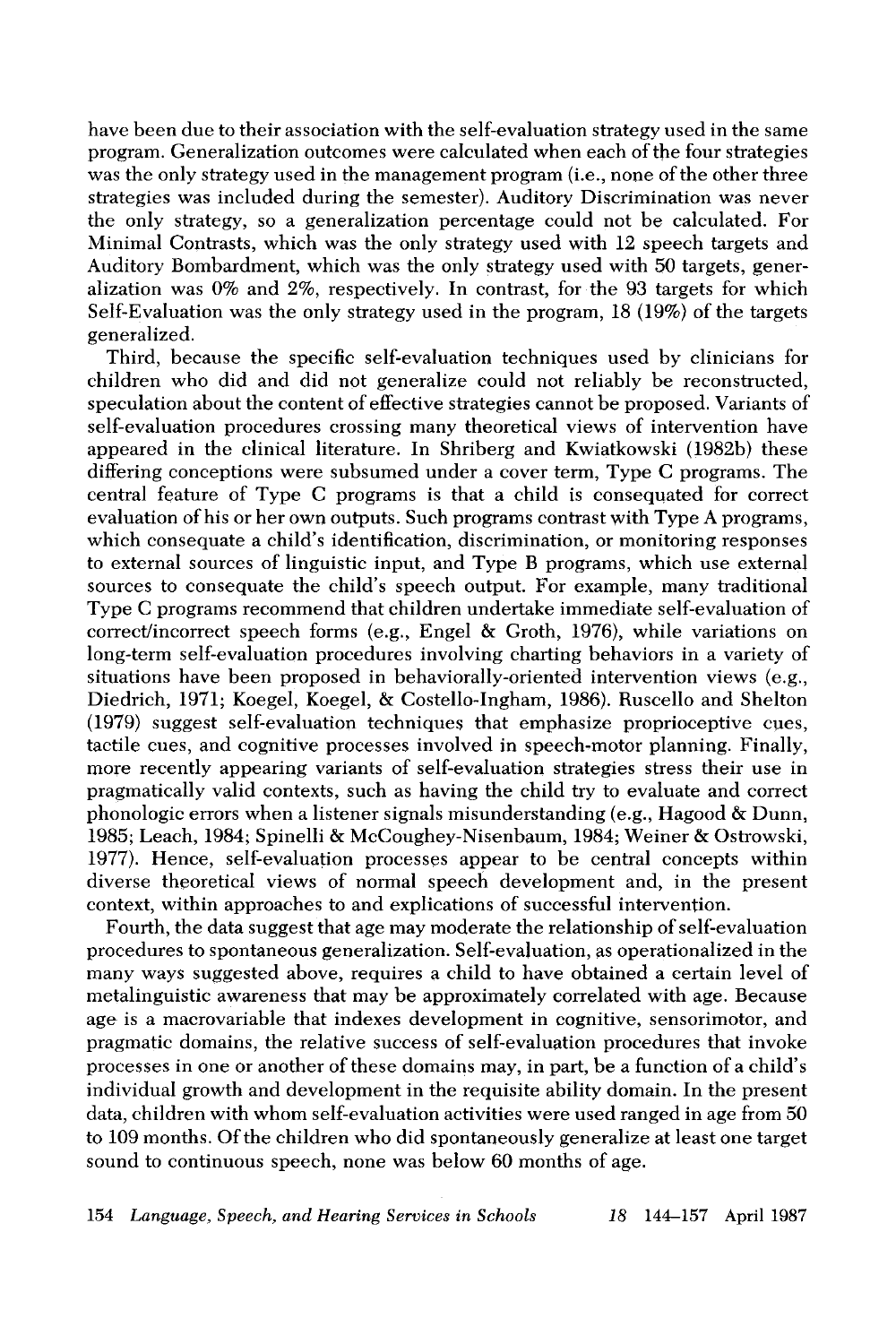Fifth, the data do not suggest that the efficacy of self-evaluation to facilitate generalization is associated with severity of speech delay as indicated by Percentage of Consonants Correct (PCC). There was no statistically significant difference between the average PCCs of generalizers and nongeneralizers whose training included Self-Evaluation  $[F (1, 20) = .41 \, p > .05]$ . Furthermore, clinicians' decisions to include a self-evaluation strategy in the child's management program was not determined by severity of speech delay. PCCs for children for whom Self-Evaluation was included ranged from 54% to  $86\%$  [ $M = 72$ ; *SD* = 9.8], while for children for whom self-evaluation was not included, PCCs ranged from 53% to  $86\%$  [ $M = 68$ ;  $SD = 9.2$ ]. Mean differences in PCC scores were not statistically significant  $[F(1, 44) = 1.72 p > .05]$ .

Finally, these retrospective data did not allow for analyses of possible phase- or step-related aspects of self-evaluation procedures. It could not be determined exactly when in the management program a self-evaluation strategy had been implemented and how frequently it had been used both within and across management sessions. Differences in both the type of self-evaluation strategy, as discussed above, and their relative use at different program steps, may be critical to their potential as facilitators of spontaneous generalization to continuous speech.

# **Conclusions**

Among 11 child and management variables that were coded for retrospective study, only child age, error type, and self-evaluation strategies have emerged as potentially productive variables for controlled prospective study. For clinical purposes, age and error type may prove to be robust predictors of the potential for early spontaneous generalization in speech-delayed children. For continued clinical research and practice, variants of self-evaluation procedures may prove to be an effective component in the intervention plan.

As suggested at the outset of this report, the objective of rapid speech normalization for preschool children with significant speech delays is a valued research goal and a clinical task that increasingly is becoming the responsibility of persons working in the public school environment. The dependent variable derived for this study, early spontaneous generalization to continuous speech, may serve as a useful outcome criterion against which emerging intervention programs may be compared. The fact that in a relatively short period of time, some children did generalize to this level suggests the potential effectiveness that programs for young, speech-delayed children may someday routinely obtain.

#### **ACKNOWLEDGMENTS**

We thank Jeanette Russell whose careful assembly of the clinical records was central to this study. We also wish to thank the 1977-1984 cohorts totalling 40 graduate student clinicians in the Department of Communicative Disorders, University of Wisconsin-Madison, for their management efforts and comprehensive clinical reports. Finally, we appreciate the helpful editorial suggestions by Patricia Broen and an anonymous *LSHSS* reviewer. This study was supported by a Field-Initiated Research Grant from the United States Department of Education, Research in Education of the Handicapped Program, No. G008400633.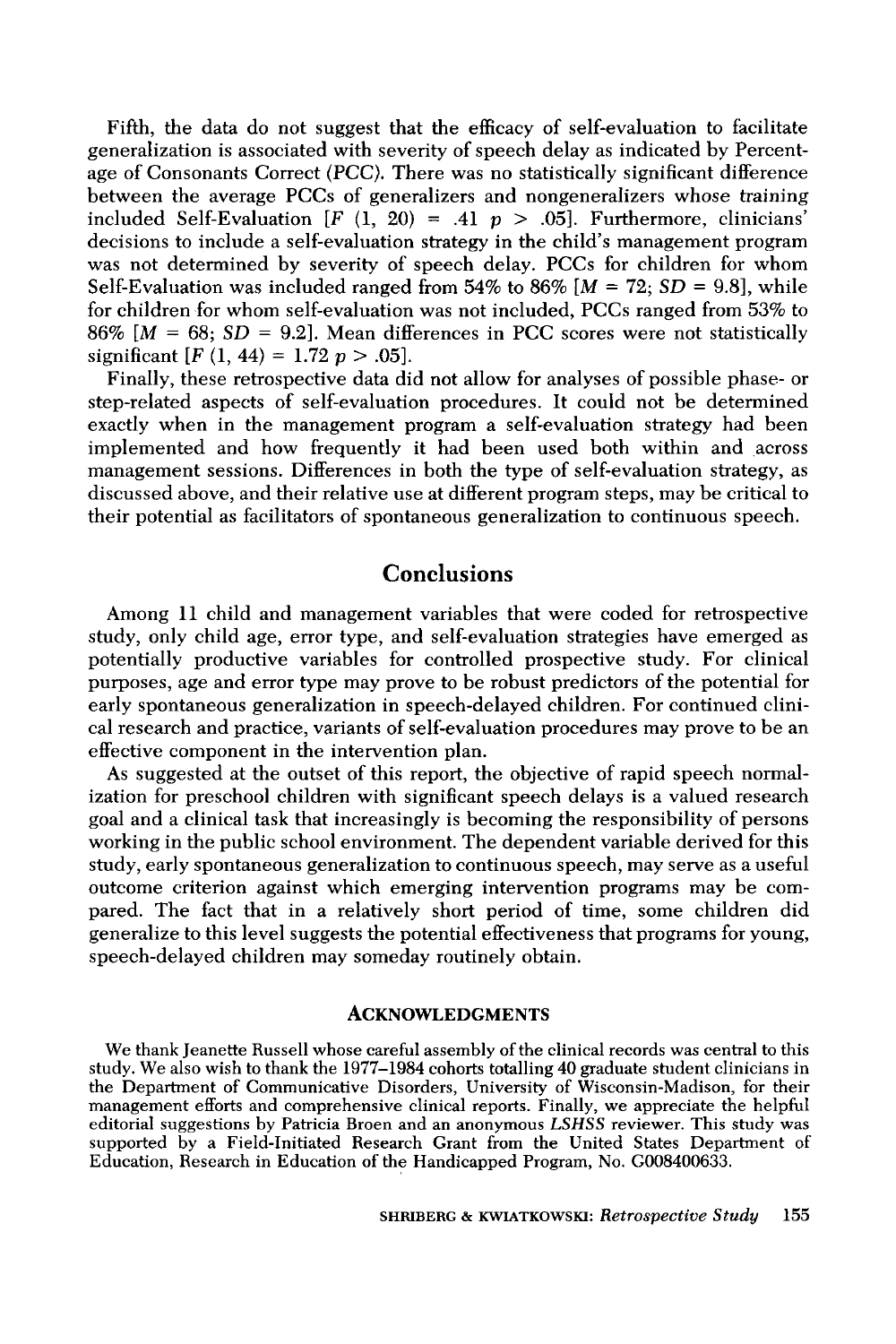### **REFERENCES**

- BLACHE, S. (1982). Minimal word pairs and distinctive feature training. In M. Crary (Ed.), *Phonological intervention: Concepts and procedures* (pp. 61-69). San Diego: College-Hill Press.
- COSTELLO, J., ONSTINE, J. M. (1976). The modification of multiple articulation errors based on distinctive feature theory. *Journal of Speech and Hearing Disorders, 41,* 199-215.
- DIEDRICH, W. (1971). Procedures for counting and charting a target phoneme. *Language, Speech, and Hearing Services in the Schools, 5,* 18-32.
- DIEDRICH, W., & BANGERT, J. (1980). *Articulation learning.* San Diego: College-Hill Press.
- DUNN, C. (1983). A framework for generalization in disordered phonology. *Journal of Childhood Communication Disorders, 7,* 46-58.
- DUNN, C., & DAVIS, B. (1983). Phonological process occurrence in phonological disordered children. *Applied Psycholinguistics, 4,* 187-207.
- ELBERT, M., DINNSEN, D. A., & POWELL, T. W. (1984). On the prediction of phonologic generalization learning patterns. *Journal of Speech and Hearing Disorders, 49,* 309-317.
- ELBERT, M., & MCREYNOLDS, L. V. (1975). Transfer of/r/across contexts. *Journal of Speech and Hearing Disorders, 40,* 380-387.
- ELBERT, M., & MCBEYNOLDS, L.V. (1978). An experimental analysis of misarticulating children's generalization. *Journal of Speech and Hearing Research*, 21, 136-150.
- ELBERT, M., SHELTON, R. L., & ARNDT, W. B. (1967). A task for evaluation of articulation change. I. Development of methodology. *Journal of Speech and Hearing Research, 10,*  281-289.
- ENGEL, P., & GROTH, L. (1976). Case studies of the effects on carry-over of reinforcing post-articulation responses based on feedback. *Language, Speech, and Hearing Services in the Schools, 7,* 93-101.
- FERRIER, E., & DAVIS, M. (1973). A lexical approach to the remediation of final sound omissions. *Journal of Speech and Hearing Disorders, 38,* 126-130.
- GIERUT, J. (1985). *On the relationship between phonological knowledge and generalization learning in misarticulating children.* Unpublished doctoral dissertation, Indiana Universitv-Bloomington.
- GRUNWELL, P. (1981). *The nature of phonological disability in children.* New York: Academic Press.
- HAGOOD, L., & DUNN, C. (1985). *Self-monitoring in phonological acquisition.* Paper presented at the Child Phonology Meeting, Purdue University, Bloomington.
- HODSON, B., & PADEN, E. (1981). Phonological processes which characterize unintelligible and intelligible speech in early childhood. *Journal of Speech and Hearing Disorders, 46,*  369-373.
- HODSON, B., & PADEN, E. (1983). *Targeting intelligible speech: A phonological approach to remediation.* San Diego: College-Hill Press.
- KOEGEL, L. K., KOEGEL, R. L., & COSTELLO INGHAM, J. (1986). Programming rapid generalization of correct articulation through self-monitoring procedures. *Journal of Speech and Hearing Disorders, 51,* 24-32.
- LEACH, E. (1984). Correcting misarticulations by the use of semantic conflict. In H. Winitz (Ed.), *Treating articulation disorders: For clinicians by clinicians* (pp. 153-160). Baltimore: University Park Press.
- LEONARD, L. (1985). Unusual and subtle phonological behavior in the speech of phonologically disordered children. *Journal of Speech and Hearing Disorders, 50,* 4-13.
- LOCKE, J. (1983). Treatment of speech perception problems. In W.H. Perkins (Ed.), *Phonologic-Articulatory Disorders* (pp. 17-20). New York: Thieme-Stratton.
- MCREYNOLDS, L., & ELBERT, M. (1981). Generalization of correct articulation in clusters. *Applied Psycholinguistics,* 2, 119-132.
- MONNIN, L. (1984). Speech sound discrimination testing and training: Why? Why not? In H. Winitz (Ed.), *Treating articulation disorders: For clinicians by clinicians* (pp. 1-20). Baltimore: University Park Press.
- OLSWANG, L. B., & BAIN, B.A. (1985). The natural occurrence of generalization during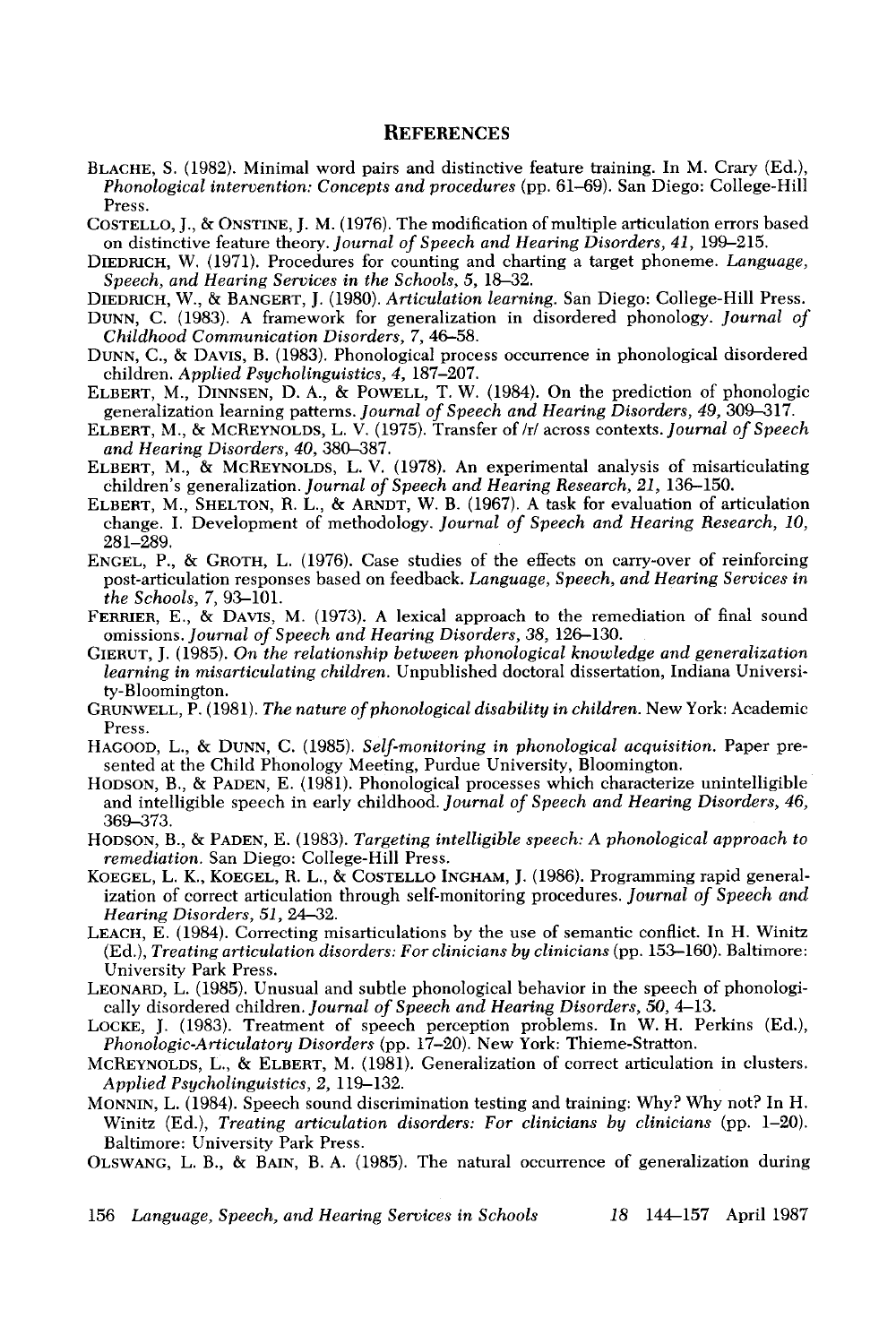articulation treatment. *Journal of Communication Disorders, 18,* 109-129.

- ROCKMAN, B., & ELBERT, M. (1984). Generalization in articulation training. In H. Winitz (Ed.), *Treating articulation disorders: For clinicians by clinicians* (pp. 131-151). Baltimore: University Park Press.
- RUSCELLO, D. M., SHELTON, R. L. (1979). Planning and self-assessment in articulatory training. *Journal of Speech and Hearing Disorders, 44, 504–512.*
- SHRIBERG, L., & KWIATKOWSKI, J. (1982a). Phonological disorders I: A diagnostic classification system. *Journal of Speech and Hearing Disorders, 47, 226–241.*
- SHRIBERG, L., & KWlATKOWSKI, J. (1982b). Phonological disorders II: A conceptual framework for management. *Journal of Speech and Hearing Disorders, 47,* 242-256.
- SHRIBERG, L., & KWIATKOWSKI, J. (1982c). Phonological disorders III: A severity metric. *Journal of Speech and Hearing Disorders, 47,* 256-270.
- SHRIBERG, L., & KWIATKOWSKI, J. (1985). Continuous speech sampling for phonologic analyses of speech-delayed children. *Journal of Speech and Hearing Disorders, 50,*  323-334.
- SHRIBERG, L., KWlATKOWSKI, J., & HOFFMANN, K. (1984). A procedure for phonetic transcription by consensus. *Journal of Speech and Hearing Research*, 27, 456–465.
- SHRIBERG, L., KWIATKOWSKI, J., BEST, S., HENGST, J., & TERSELIC-WEBER, B. (1986). Characteristics of children with phonologic disorders of unknown origin. *Journal of Speech and Hearing Disorders, 51,140-161.*
- SPINELLI, F., & McCOUGHEY-NISENBAUM, J. (1984). *Phonologically impaired preschoolers' responses to two types of clarification requests.* Paper presented at the Annual Convention of the American Speech-Language-Hearing Association, San Francisco.
- WEINER, F. (1982). Pragmatic treatment for phonologic disability: Rationale and procedures. *Seminars in Speech, Language, and Hearing, 3, 138–148.*
- WEINER, F. & OSTROWSKI, A. (1977). *Listener uncertainty and variability of sound production.* Paper presented at the Annual Convention of the American Speech-Language-Hearing Association, Chicago.
- WEINER, F., & WACKER, R. (1982). The development of phonology in unintelligible speakers. In N. Lass (Ed.), *Speech and language: Advances in basic research and practice* (Vol. 4) (pp. 51-125). New York: Academic Press.
- WING, D., & HEIMGARTNER, L. (1973). Articulation carry-over procedure implemented by parents. *Language, Speech and Hearing Services in the Schools, 4,* 182-195.
- WINITZ, H. (1984). Auditory considerations in articulatory training. In H. Winitz (Ed.), *Treating articulation disorders: For clinicians by clinicians* (pp. 21–50). Baltimore: University Park Press.

Received January 27, 1986 Accepted June 6, 1986